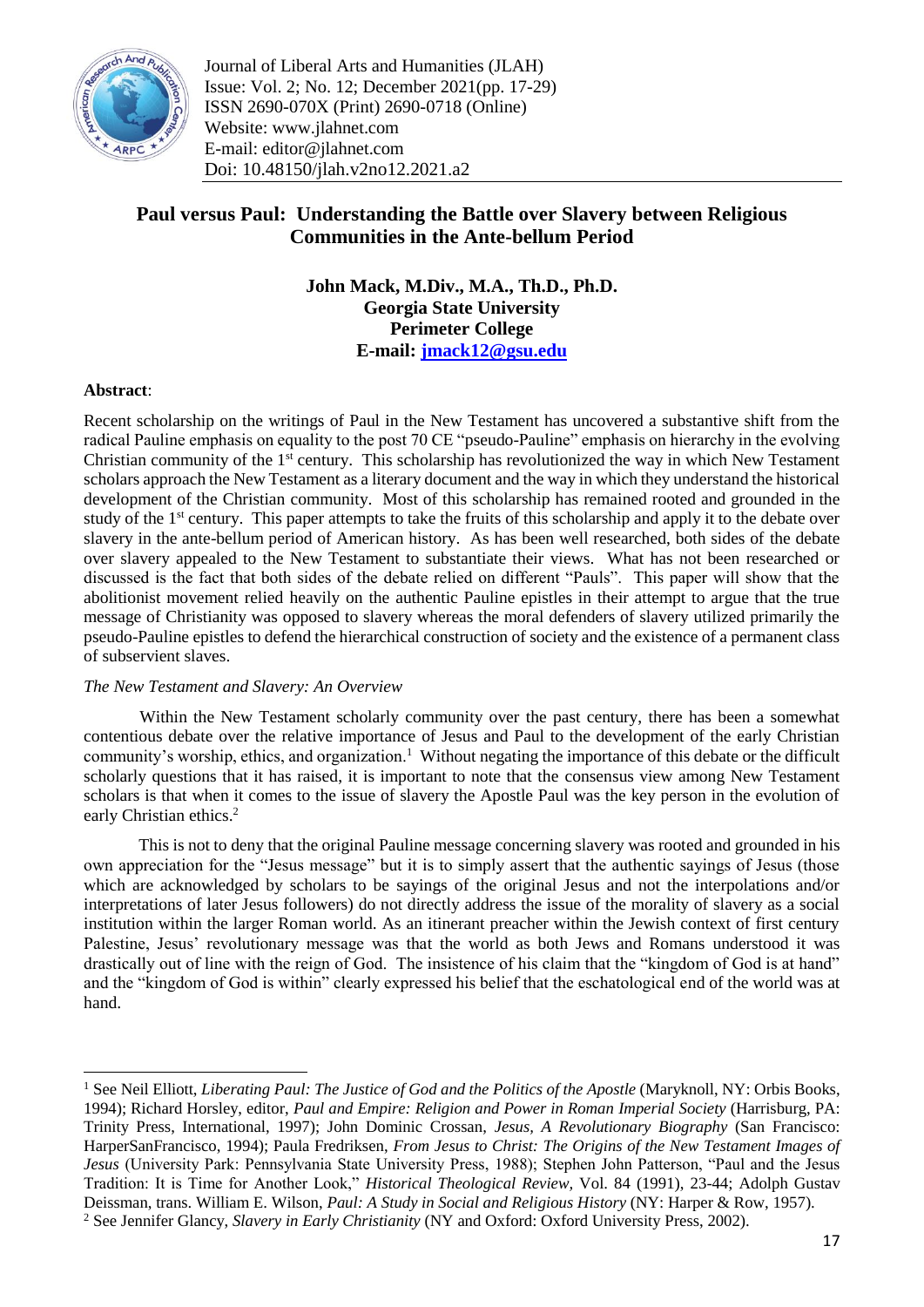As a consequence, we do not find a fully developed ethical system within the authentic sayings of Jesus; rather the eschatological insistence of his message led him to emphasize personal repentance and preparation for the coming of the kingdom and (thus unlike John the Baptizer who preceded him) kept him from directly confronting the existing ethical system of either the Roman or Jewish world.<sup>3</sup> Since Jesus clearly believed that his coming marked the end of the world as it existed in time, his message called for personal transformation in anticipation of the divine action of cosmic transformation.

It was thus left to his followers to create social communities consistent with the personal message of transformation and repentance which had been proclaimed by Jesus. Chief among these followers was Saul, who later became known as Paul. Simply put, the Pauline influence on the evolution of early Christianity cannot be overstated.<sup>4</sup> It was Paul who travelled to regions distant from the Judean countryside to the urban centers of the Roman world in order to form communities of Jesus followers. It was also Paul who was forced to deal with the questions about the implications of the original Jesus message raised by converts from non-Jewish backgrounds who made inquiries (either by word or through action) about the relationship between this new message and their old way of life. Finally, it was Paul who penned the first Christian epistles and thus represents our only non-filtered insight into the thoughts and practices of early "Jesus follower" communities in the pre-70 CE (pre-fall of Jerusalem) context before the early Christian communities began to establish themselves institutionally into communities led by hierarchical leaders designed for a more permanent existence within the Roman Empire.

Furthermore, of the 27 "books" contained within the New Testament, although none are written by Jesus, thirteen are attributed to Paul. Even though scholars now recognize that of these "thirteen", only "seven" are undisputedly Pauline whereas the others were written by followers who penned their epistles "in Paul's name" long after his death; it is significant that they bear his name and testify to the importance of Paul in the emerging self-understanding of early Christian communities. Furthermore, when you add the book of Acts to this list, in which Paul is the main character, over half of the New Testament is either written by or is about Paul.<sup>5</sup>

Quite clearly then, in the history of Christianity, no one (other than Jesus) equals Paul in importance. It can be argued persuasively that although Jesus remained the central focus of Christian worship, it was the Pauline and pseudo-Pauline writings that definitively shaped the development of Christian ethics and dogma as well as the evolving nature of its hierarchical structure. Augustine, the most important theologian in the Latin West, claimed to be converted from Manicheanism to Christianity by reading the letters of Paul. John Chrysostom, the most important theologian in the Greek East, likewise developed his moral and ethical teachings primarily from the writings attributed to Paul in the New Testament. In similar fashion, the leaders of the Protestant Reformation relied on Paul to a remarkable extent. Martin Luther experienced his spiritual transformation while preparing a series of lectures on Paul. Paul became the foundation of his theology, especially his perception of a Pauline contrast between law and grace, faith and works, that became the hallmark of Lutheran theology. John Calvin, another early Protestant reformer, also made Paul central to his theology with his emphasis on "union with Christ" in *The Institutes of the Christian Religion*. Two hundred years later, Paul played a central role in the birth of the Methodist Church. Its founder, John Wesley, experienced a "call to reform" the Anglican Church while listening to a reading of Luther's commentary on Paul's letter to the Romans. And, to complete this brief survey of Paul's importance to Christianity, it is worthwhile noting that Pope Benedict XVI proclaimed June 29, 2008 to June 29, 2009 to be the "Year of Paul" for all pious Roman Catholics.

 $\overline{a}$ 

<sup>3</sup> See John Dominic Crossan, *The Birth of Christianity* (NY: HarperOne, 1998) and Geza Vermes, *The Authentic Gospel of Jesus* (NY: Penguin Books, 2003).

<sup>4</sup> See John Dominic Crossan and Jonathan L. Reed, *In Search of Paul* (NY: Harper Collins, 2004).

<sup>5</sup> Although it is beyond the pale of this paper to enter into the argument over whether the book of *Acts* can be trusted as a historical document, the author of this paper falls into line with the consensus view of New Testament scholars who argue that the *Acts of the Apostles* cannot be trusted as an accurate historical record of the activities and thoughts of the authentic counter-cultural Paul. Written after the fall of Jerusalem, the *Acts* clearly reflects the second- and third-generation perspectives of Romanized Christians who in the text project their own accomodationist views back onto the historical counter-cultural Paul of the 50s and 60s.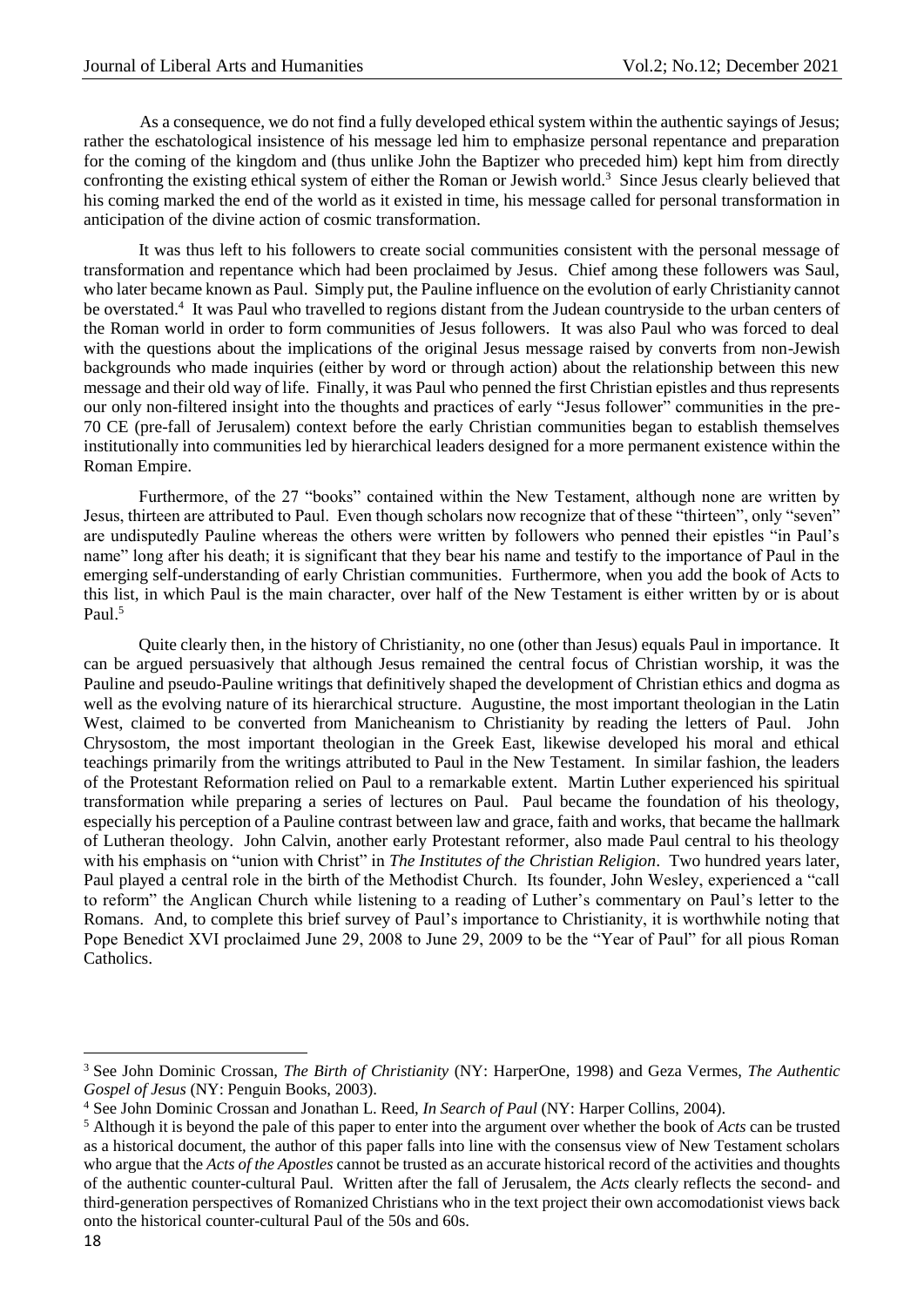For all of this attention to Paul, however, it has only been within the last half of the  $20<sup>th</sup>$  century that scholars have attempted to place him within the historical context of the 1<sup>st</sup> century Roman world and thus to understand his message contextually rather than dogmatically or theologically. As mentioned above, one of the results of this historical approach has been to separate those letters that can be assuredly believed to have been written by Paul and those that were written after his martyrdom in the 60s. The consensus of contemporary scholarship accepts only seven letters as authentic: Galatians, 1 Thessalonians, Philemon, Romans, 1 Corinthians, 2 Corinthians, and Philippians. Three letters are accepted as authentic only by a minority of scholars but rejected by the majority: 2 Thessalonians, Ephesians, and Colossians. The remaining three letters that bear Paul's name (1 Timothy, 2 Timothy, Titus) are universally understood to be non-authentic. They were written in the name of Paul (a practice not deemed dishonest or unethical in the first century) but not by Paul himself. As two of the most important New Testament scholars alive today (Marcus J. Borg and John Dominic Crossan) have noted, "thus there are three 'Pauls' within the letters attributed to him."<sup>6</sup> They label these "Pauls" as the "radical Paul" (author of the 7 authentic letters), the "conservative Paul" (author of the disputed letters) and the "reactionary Paul" (author of the Pastoral Epistles –the undisputed inauthentic letters).<sup>7</sup>

The conclusion these scholars reach is one that is shared by the vast majority of New Testament scholars today and represents the consensus of opinion regarding the evolving nature of New Testament attitudes towards Roman cultural values (including slavery). Believing, as he did, that the resurrection of Jesus confirmed the radical nature of the kingdom soon to break into and overthrow the natural order by radically restructuring and/or destroying the existing hierarchical institutions of the Roman world, the "radical" (or, as I prefer to call him, the counter-cultural) Paul thus zealously promoted the rejection of existing social norms in anticipation of the egalitarian community of love he believed would be established with the second coming of Jesus and the subsequent inauguration of the kingdom of God on earth. As Crossan has written, "since God's judgment on this world is imminent, withdrawal from its normalcies might be wise or even necessary. The Apostle Paul is an example of that combination."<sup>8</sup>

Thus, the counter-cultural Paul missionary activity was aimed at established "sleeper cells" throughout the Roman Empire. These radical communities of "Jesus followers" were instructed to live the kingdom life in anticipation of the soon-to-be established kingdom of heaven on earth. In these "sleeper cells," according to the teaching of the counter-cultural Paul, the followers of Jesus were to live "kingdom" lives in which the "worldly hierarchical distinctions" of gender and class did not exist. As he proclaimed in the early letter to the Galatians (c. 50 CE), "There does not exist among you Jew or Gentile, slave or freeman, male or female. All are one in Christ."<sup>9</sup>

In fact, for this Paul the existence of slavery in the Roman world was an effective counterpoint to the radical nature of the community of Jesus followers he was establishing. In his letter to the Galatians, slavery functions as a metaphor for the earthly kingdom soon to be destroyed while freedom functions as the supreme metaphor of the heavenly. The opening lines of the epistle proclaim the break with the established norms and cultural values of the Roman world that the Jesus followers were called to embody: "We wish you the favor and peace of God our Father and of the Lord Jesus Christ who gave himself for our sins, to rescue us from the present evil age."<sup>10</sup> The letter itself was occasioned, as he explains, by the infiltration into the Galatian communities of "certain false claimants to the title of brother" who "wormed their way into the group to spy on the freedom we enjoy in Christ Jesus and thereby to make slaves" of those who had responded to Paul's message. The heart of the "good news" Paul was proclaiming was thus "freedom" – as he explains, "While we not yet of age we were like slaves subordinated to the elements of the world, but when the designated time had come, God sent forth his Son." The proof of their membership in the heavenly kingdom the counter-cultural Paul emphatically describes as: "You are no longer a slave but a son."<sup>11</sup>

<sup>6</sup> Marcus J. Borg and John Dominic Crossan, *The First Paul*, 14.

<sup>&</sup>lt;sup>7</sup> In this paper, I have chosen to name the radical Paul the "counter-cultural" Paul and to combine the conservative and reactionary Pauls into one and label him the "accomodationist" Paul.

<sup>8</sup> Crossan, *Birth of Christianity*, 285.

<sup>9</sup> Galatians 3:28

<sup>&</sup>lt;sup>10</sup> Galatians 1:4

<sup>11</sup> Galatians 4:3-4, 7.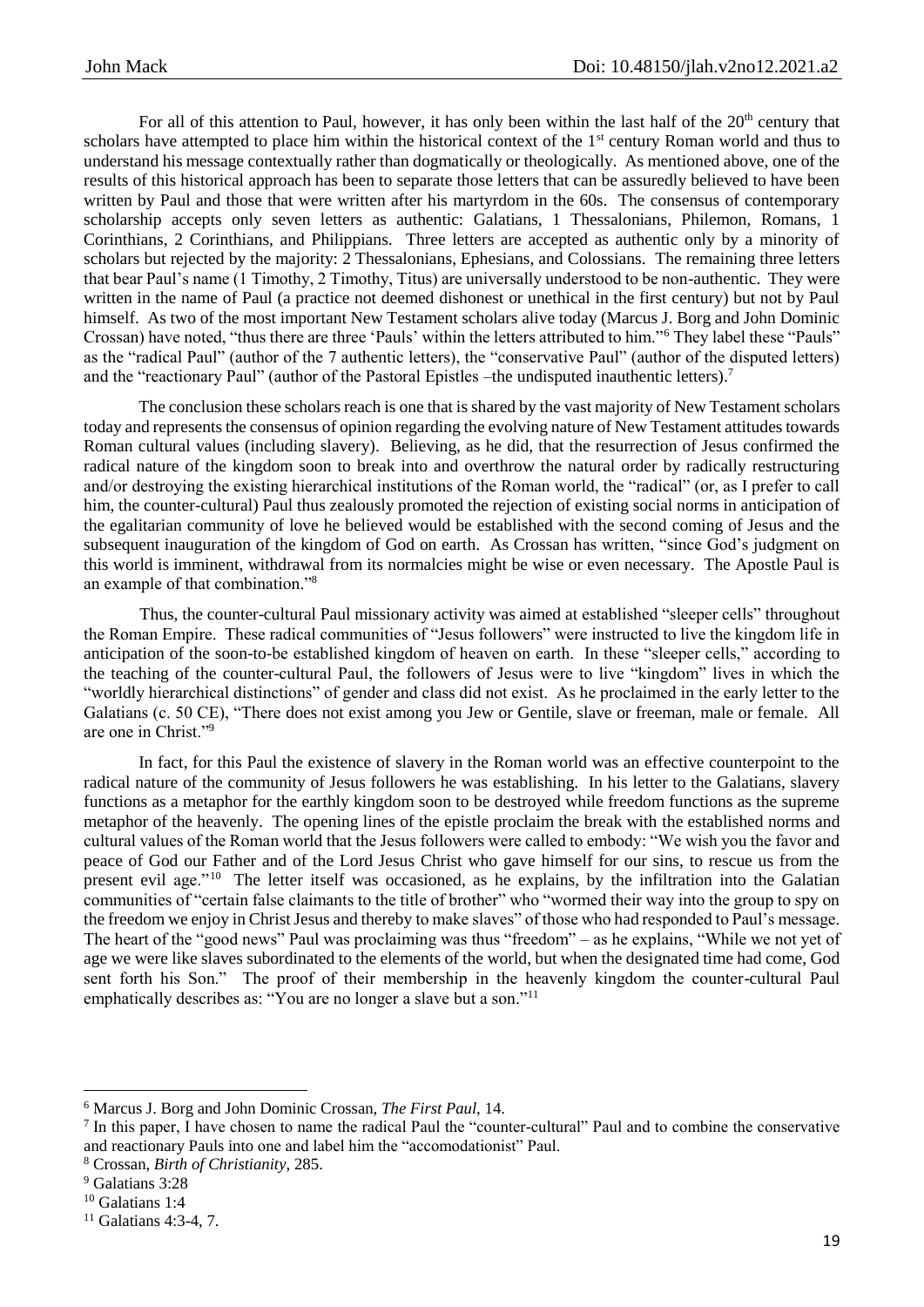The fact that this Paul uses slavery as the backdrop against which to describe the new life of the Jesus follower communities cannot be overstressed. According to the counter-cultural Paul, the "spirit of the gospel" is in direct contradistinction to the "spirit of the age" – which spirit Paul sees as both imaged and made present in the institution of slavery. Therefore, in the coming kingdom there will be no slavery; as he categorically exclaims, "Cast out the slave girl and son together; for the slave girl's son shall never be an heir on equal terms with the son of the one born free. Therefore, my brothers, we are not children of a slave girl but of a mother who is free."<sup>12</sup> In fact, Paul asserts: "It was for liberty that Christ freed us. So stand firm and do not take upon yourself the yoke of slavery a second time."<sup>13</sup>

Other letters of the counter-cultural Paul contain a similar message – slavery is incompatible with the ethics of the kingdom. Slavery will be destroyed at the second coming of Christ. Slavery is a part of the sinful structure of this world which is passing away – as a result, those who have entered into the kingdom must not compromise or enter into a negotiated settlement with the spirit of the age. They must stand aloof – and remain vigilant in their kingdom centered lives.

In 1 Corinthians 7, Paul strikingly tells the members of the Corinthian community: "You have been bought at a price! Do not enslave yourselves to men."<sup>14</sup> It is true that he does not counsel slaves to rebel but instead encourages each one to "continue as he was when he was called." But this advice, in Paul's mind, is not an endorsement of the present age but only a temporary compromise the slave should undergo because "the time is short ... the world as we know it is passing way."<sup>15</sup> It is not necessary for the slave to take action to free him- or herself for two reasons. First, he is already internally free – "the slave called in the Lord is a freedman in the Lord". And, secondly, his time of slavery is short. When Jesus returns and builds the heavenly kingdom on earth, one of his first acts will be to permanently set free all those who are enslaved and to proclaim a permanent and enduring year of jubilee – the time when, according to Old Testament law, all slaves were set free.

 We see this same emphasis in the letter to Paul's follower, Philemon. Onesimus, one of Philemon's slaves, having run away to the urban center of Rome has encountered Paul and been converted to the Jesus faith as a result of his experience with Paul. The letter which Onesimus is carrying back to his master is a personal entreaty calling upon Philemon to receive Onesimus as a "brother" and not as a "slave." The entire letter, which is a remarkable example of personal entreaty and skillful manipulation, confirms the counter-cultural Paul's abhorrence of slavery and his belief that slavery was incompatible with the ethics of the heavenly kingdom each local community of Jesus followers was called to follow.

The death of the first followers of Jesus as well as that of the Apostle Paul in the 60s combined with the Roman destruction of Jerusalem in 70 CE radically altered the presuppositions of the early Jesus communities. Established as "sleeper cells" and/or "frontier outposts" for the coming of the kingdom, the second and third generation members of these communities found themselves in a new situation for which they had been unprepared. Paul and the other early Jesus followers had been mistaken in their belief in the imminent return of Jesus; furthermore, it was equally clear that any protection they had received through their identification with the Jewish diaspora had come to an end. As a result, the counter-cultural egalitarian communities of Jesus followers gradually reshaped themselves as Christian (an identity consistently framed in opposition to that of the Jews) by abandoning the egalitarian structure of the earliest communities and adopting the existing Roman hierarchical structure to ensure both continuity with the past and survival in the future.<sup>16</sup> The four Canonical Gospels reflect this change, especially by highlighting the conflict between Jesus and Jewish leaders, as do the pseudo-Pauline letters which were also written in the post-70 CE period. In these letters, we clearly observe the leaders of the Christian communities deradicalizing the earlier counter-cultural teachings of Paul to bring them more in line with the social cultural norms of the larger Roman society in which they were now forced to live. $17$ 

<sup>12</sup> Galatians 4:30-31.

<sup>13</sup> Galatians 5:1

<sup>14</sup> 1 Corinthians 7:23

<sup>15</sup> 1 Corinthians 7:29, 31.

 $16$  It is beyond the scope of this paper to discuss the details of this transformation. See the bibliography in Crossan, *The Birth of Christianity*, for an extensive reading list on this subject.

<sup>17</sup> This accommodation is outlined clearly in Crossan and Reed, *In Search of Paul*.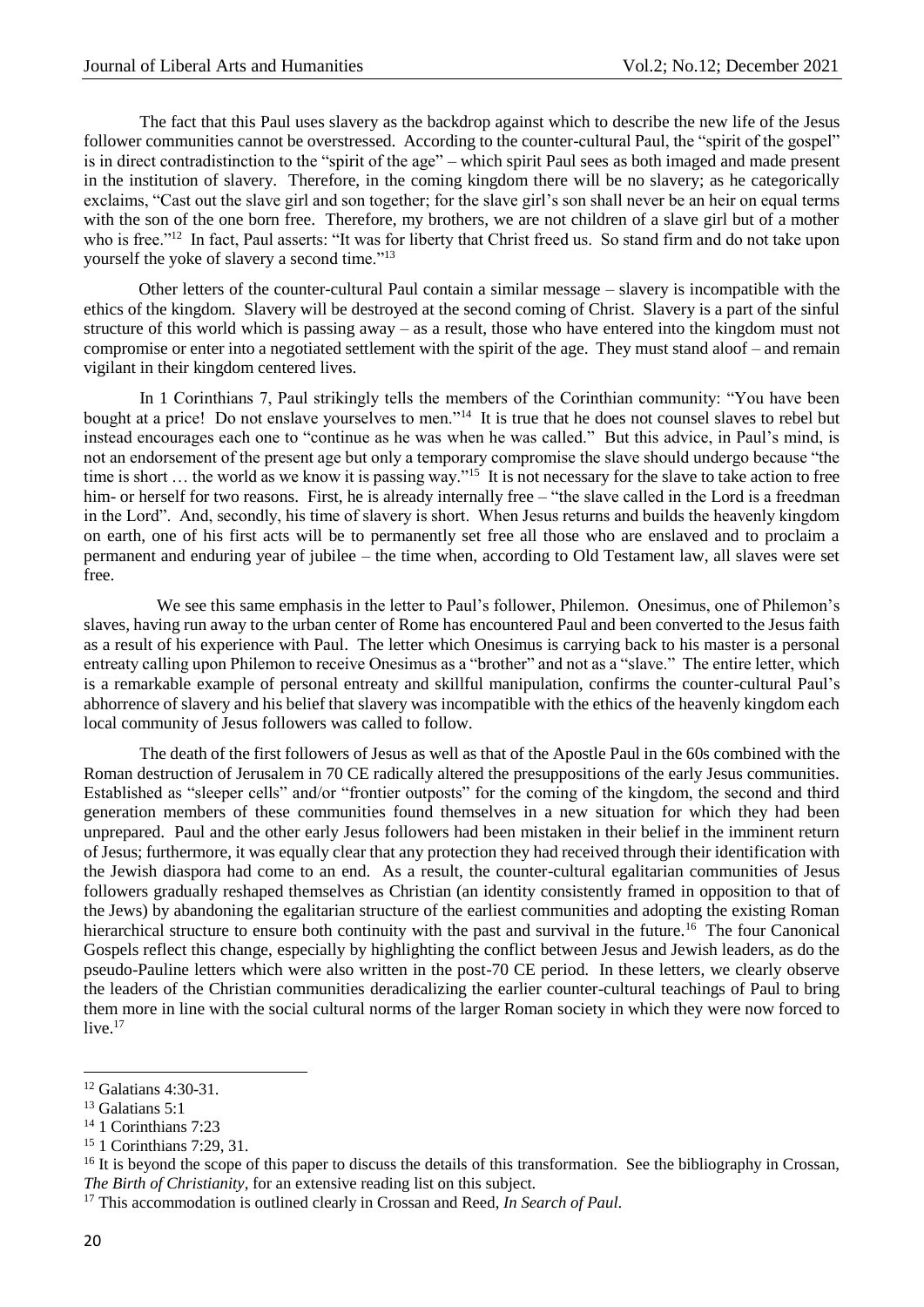Although gradual in nature, the shift from opposition to accommodation can clearly be seen in the changing teachings on slavery (and gender). The earliest pseudo-Pauline letters to address slavery are the letters to the Ephesians and Colossians. Both letters endorse the ethical system of the Roman world vis-à-vis by "baptizing" patriarchy and hierarchy into Christian concepts. Ephesians commands slaves to view their masters as standing in the place of Christ and to render them obedience with "the reverence, the awe, and the sincerity you owe to Christ."<sup>18</sup> The theological idea of the internal freedom of the Christian slave, emphasized by the counter-cultural Paul in 1 Corinthians 7, has been replaced in this new context with an accomodationist emphasis on the God-given authority of the master and the God-ordained responsibility of the slave to obey: "Give your service willingly, doing it for the Lord rather than men."<sup>19</sup> Colossians continues this theme by emphasizing a continuity between physical and spiritual servitude: "To slaves I say, obey your human masters perfectly … in all sincerity and out of reverence for the Lord. ... Be slaves of Christ the Lord."<sup>20</sup> Again we note that the counter-cultural Pauline opposition between spiritual freedom and physical bondage has been replaced by an accomodationist connection between the two so that the slave now serves God in and through his service to her human master.

The later pseudo-Pauline letters make this connection even more secure. In his letter to Philemon, the counter-cultural Paul had insisted that to enslave a Christian "brother" was incompatible with the gospel message. However, the counter-cultural Paul rejects this message, instead insisting in 1 Timothy that "all under the yoke of slavery must regard their masters as worthy of full respect. …. Those slaves whose masters are true brothers in the faith must not take liberties with them on that account."<sup>21</sup> The letter to Titus reiterates this and in so doing reinforces the accomodationist position: "Slaves are to be submissive to their masters. They should try to please them in every way, not contradicting them, nor stealing from them, but expressing a constant fidelity by their conduct, so as to adorn in every way possible the doctrine of God our Savior."<sup>22</sup>

Thus, the evolution of New Testament teaching regarding slavery clearly shows a contradiction between the teachings of the early counter-cultural Paul and those of his later followers who, in his name, radically shift his emphasis away from a rejection of slavery as being incompatible with the kingdom to an endorsement of slavery as an ethically acceptable institution which carries for the Christian slave a heavier obligation to obedience and reverence to the earthly master. Although later generations of Christians would valiantly attempt to square the circle and make these two disjointed ethical teachings consistent with each other, modern scholars have clearly demonstrated that this attempt is untenable. In conclusion, the New Testament expresses two radically different ethical stances towards slavery: one counter-cultural and one accomodationist. As we shall see, the implications of this contradiction were to have enormous consequences in the United States as Christians of all denominations struggled with the existence of the slavery in the Republic.

## *Case Study: the Methodist Episcopal Church in America*

Wesleyan Methodism was introduced into the United States in 1766 by a small contingent of Methodist immigrants from Ireland. Upon hearing of their attempts to establish Methodist circles, John Wesley, the founder of Methodism in the United Kingdom, sent two missionary preachers, Richard Boardman and Joseph Pilmoor, to the United States in 1769 and the first Conference of American Methodists was held in 1773. In the early years of Methodism, the Annual Conference was held every two years; this was changed to every four years in the 19<sup>th</sup> century.

Early Methodists, following the lead of their founder John Wesley, were outspoken in their opposition to the institution of slavery in the years immediately following their immigration. For example, the "Apostle of American Methodism," Bishop Francis Asbury was adamant in his journals about his "pious opinions" of the "institution." In an entry in 1780, he wrote that he had spoken to "some select friends about slave-keeping, but they could not bear it; this I know, God will plead the cause of the oppressed, though it gives offense to say so here. O Lord, banish the infernal spirit of slavery from thy dear Zion. I am grieved to see slavery and the manner of keeping these poor people."23

1

<sup>20</sup> Colossians 3:22, 24

<sup>22</sup> Titus 2:9-10

<sup>18</sup> Ephesians 6:5

<sup>&</sup>lt;sup>19</sup> Ephesians 6:7

 $21$  1 Timothy 6:1-2

<sup>23</sup> *The Journals of Bishop Francis Asbury*, Vol. 1, 289.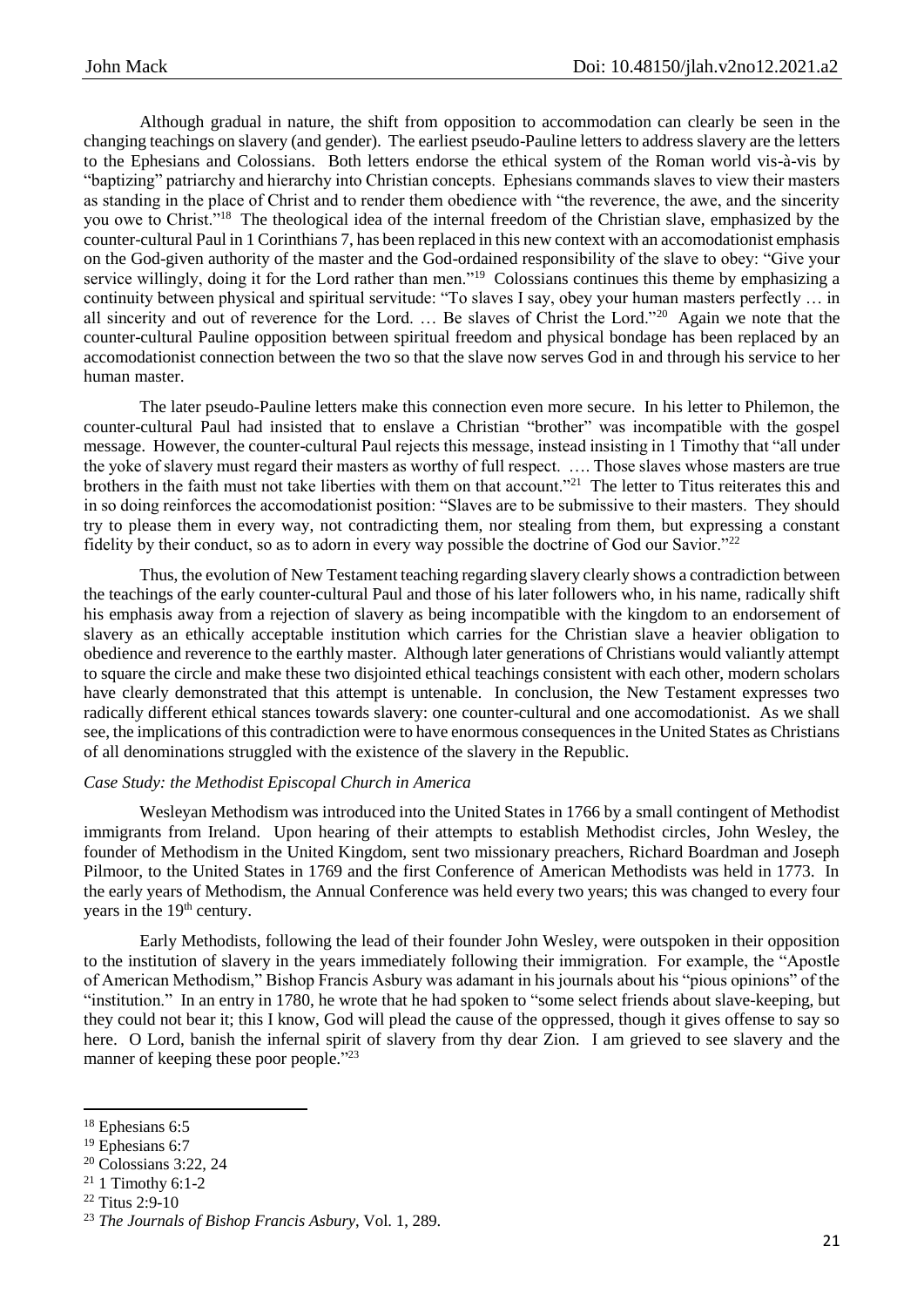At the Conference of 1780, the following action was passed on the issue of slavery. Formed in the traditional pattern of catechism prevalent in early Methodist catechesis, the Conference passed the following resolution:

Question 17. Does this Conference acknowledge that slavery is contrary to the laws of God, man and nature, and hurtful to society; contrary to the dictates of conscience and pure religion, and doing that which we would not others should to us and ours? Do we pass disapprobation on all our friends who keep slaves, and advise their freedom? Answer—Yes.

In 1783, it was decided that local preachers would be given one year to free their slaves upon penalty, if they refused or delayed, of losing their license to preach. However, in 1784, at the official Conference of the Methodist Church, this ruling was amended to exclude all clergy residing in or ministering in the state of Virginia. Theoretically, this was because the laws in Virginia forbade the manumission of slaves, but in reality it demonstrates the emergence of a split within the ranks of Methodism that would blossom into a total divide in the 1840s.

The Conference however was emphatic that in allowing slave-owning among its members in those states where manumission was prohibited was simply a practical decision made to preserve church unity without in any way altering the basic principles adopted by earlier Conferences.

Question 42—What methods can we take to extirpate slavery?

Answer.—We view it as contrary to the golden law of God, on which hang all the law and the prophets … to hold in the deepest abasement, in a more abject slavery than is, perhaps, to be found in any part of the world, except America, so many souls that all are capable of the image of God.

This statement is significant, as we shall see, because it is the first official attempt on the part of those opposing slavery to base their opposition to the institution of slavery on actual words found in Scripture (in this case, the Golden Rule as expressed in Matthew 7:12 which states "In everything do to others as you should have them do to you; for this is the law and the prophets."). However, once again, this ruling is amended in a brief statement at the end of Question 42 stipulating that these statements which required church members to abstain completely from slave-owning on pain of excommunication from the assembly "are to affect the members of our society no farther than as they are consistent with the laws of the State in which they reside."<sup>24</sup>

Bishop Asbury noted in his journal that even at this early state, the statement adopted by the Council gave rise to great agitation among some members of the Conference: "I found the minds of our people great agitated with our rules against slavery. … Col.---- and Dr. Coke disputed on the subject, and the Col. used some threats; next day, Brother O'Kelly let fly at them, and they were angry enough."<sup>25</sup>

The southern members of the Conference mentioned by Bishop Asbury who were vocal in their opposition to the denunciation of slavery were in the minority at the earliest Conferences and thus did not prevail in changing the adopted guidelines and rules of discipline. Their presence in the Conference however was soon to grow as Methodism continued to expand southward and to gather the majority of its converts from among the slave-owning class in southern states. As early as 1785, in the annual Minutes, the following note was inserted, indicating the rising strength of the pro-slavery contingency within the church: "It is recommended to all our brethren to suspend the execution of the minute on Slavery, till the deliberations of a future Conference; and that an equal space be allowed all our members for consideration, when the minute shall be put in force." This note was however followed by another note which stated in unequivocal terms that "we do hold in the deepest abhorrence the practice of Slavery and shall not cease to seek its destruction, by all wise and prudent means."

This ambiguity towards slavery continued to manifest itself in the meetings of the Conferences throughout the remaining part of the 18<sup>th</sup> century. In 1796, members of the Conference reaffirmed their opposition to slavery calling it a "great" and "enormous" evil.

<sup>&</sup>lt;sup>24</sup> Quoted in Lucius C. Matlack, *The History of American Slavery and Methodism, from 1780-1849, Part First.* (NY: Fisk University Library Negro Collection, 1849, 1971), 15-16.

<sup>25</sup> *Journals*, Vol. 1, 384.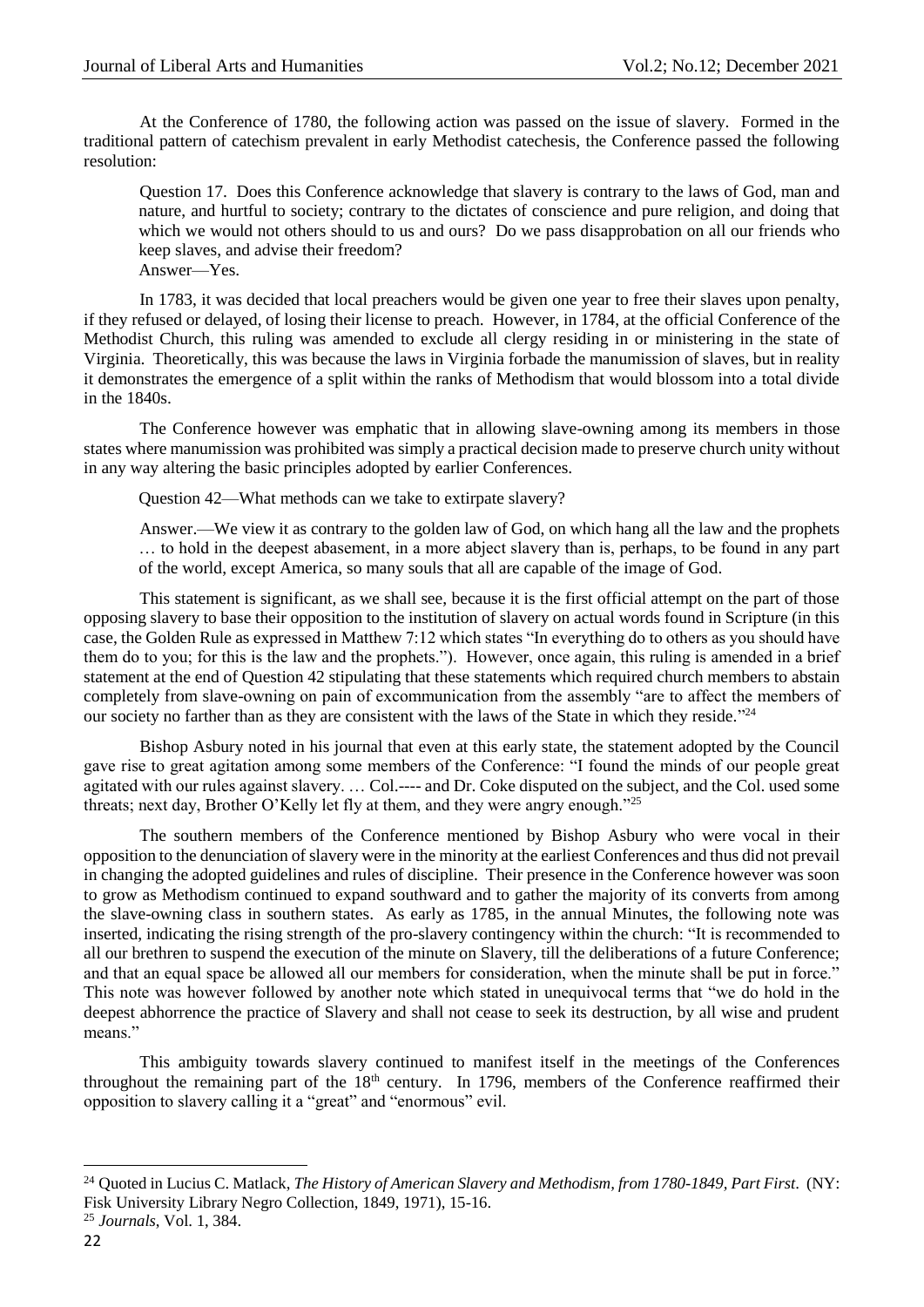However, they also recognized the practical difficulties of members living in slave states and refused to make the rulings against slavery mandatory for all clergy and laity residing in southern states where manumission was outlawed. It is important to note that at this early stage of Methodist history, there is no record of disagreement over the moral basis for the condemnation of slavery as the testimony of Samuel Davis, who joined the Church in 1789 and resided in the southern slave-owning states until 1826, bears witness. In a letter, dated April 8, 1838, to the Church journal, the *Zion's Herald*, he wrote:

I know that it was required of all those who joined our Church, in our district, in those early days of Methodism, that they should execute an instrument of emancipation of all the slaves in their possession … So universally were these rules attended to, that I never knew but one single instance of any member's neglecting them. … I have heard Bishop Asbury, and many of the early preachers, preach pointedly against slavery. At our Quarterly Meetings, where hundreds of slaveholders were present with their slaves, I have repeatedly heard some of our preachers condemn the practice of slavery, as a vile sin against God, morally, socially, and politically wrong; no one interrupting or molesting the man of God.<sup>26</sup>

In 1796, the Church reiterated its opposition to slavery by explaining that "the buying and selling of the souls and bodies of men (for what is the body without the soul but a dead mass) is a complicated crime. It was indeed in some manner, overlooked in the Jews, by reason of the wonderful hardness of their hearts, as was the keeping of concubines and divorcing of wives at pleasure; but is totally opposite to the whole spirit of the Gospel."27

The defense of slave owning, when it was offered, was originally couched in practical terms not theological. Those who wished to negate the ruling that emancipation was a requirement of membership and ordination did so on the basis of state laws and not by appealing to passages in Scripture. Furthermore, those who opposed slavery did so by elucidating general principles of freedom, liberty, and the evils of tyranny which they considered to be present in the "spirit of the Gospel" without resorting to publicly cataloguing and/or commenting on specific texts.

It was only in the early part of the  $19<sup>th</sup>$  century that the debate over slavery, which had hither-to-fore centered on the "practicality" of manumission but not on the morality (or lack thereof) of slavery, began to assume a textual basis and to move from a consideration of state law to a detailed debate over the exact teaching of Scripture on slavery. In 1784, slaveholding was condemned because it was declared to be contrary to the "Golden Rule". In 1796, it was declared to be contrary to the "spirit of the Gospel." However, as Methodism spread south, the vagueness of these statements was increasingly questioned and preachers began to argue strenuously in support of slavery as an institution sanctioned in Scripture.<sup>28</sup>

By 1808, all language requiring members and preachers to emancipate their slaves had been dropped from official church discipline. For 12 years, from 1796 to 1808, the issue of slavery was not addressed in official Church Conferences, and when it reappeared in 1808, the legislation bore little resemblance to the earlier condemnations already mentioned. Instead of adopting a Church-wide ban on slavery, the Conference instead delegated to each region and its Annual Conference the right to "form their own regulations relative to buying and selling slaves." And, in 1824, the next time the Church addressed officially the issue of slavery, the focus was on the "righteous" treatment of slaves rather than their manumission.

3. All our preachers shall prudently enforce upon our members the necessity of teaching their slaves to read the word of God, and to allow them time to attend upon the public worship of God on our regular days of worship.

4. Our colored preachers and official members shall have all the privileges which are usual to others in the district …

5. The Annual Conference may employ colored preachers to travel and preach, where their services are judged necessary ... <sup>29</sup>

<sup>26</sup> Quoted in Matlack, 21.

<sup>27</sup> Signed by T. Coke and F. Asbury. Quoted in Matlack, 21.

 $28$  The history of early Methodism reveals it to be primarily a southern church. All of the Conferences up until 1787 were held in slave-holding states and in the period from 1777 to 1783 not one preacher north of New Jersey was appointed. In 1783, out of a membership reported to be 14,000 only 2000 were said to reside in what became known as the "free states."

<sup>29</sup> Quoted by Matlack, 32.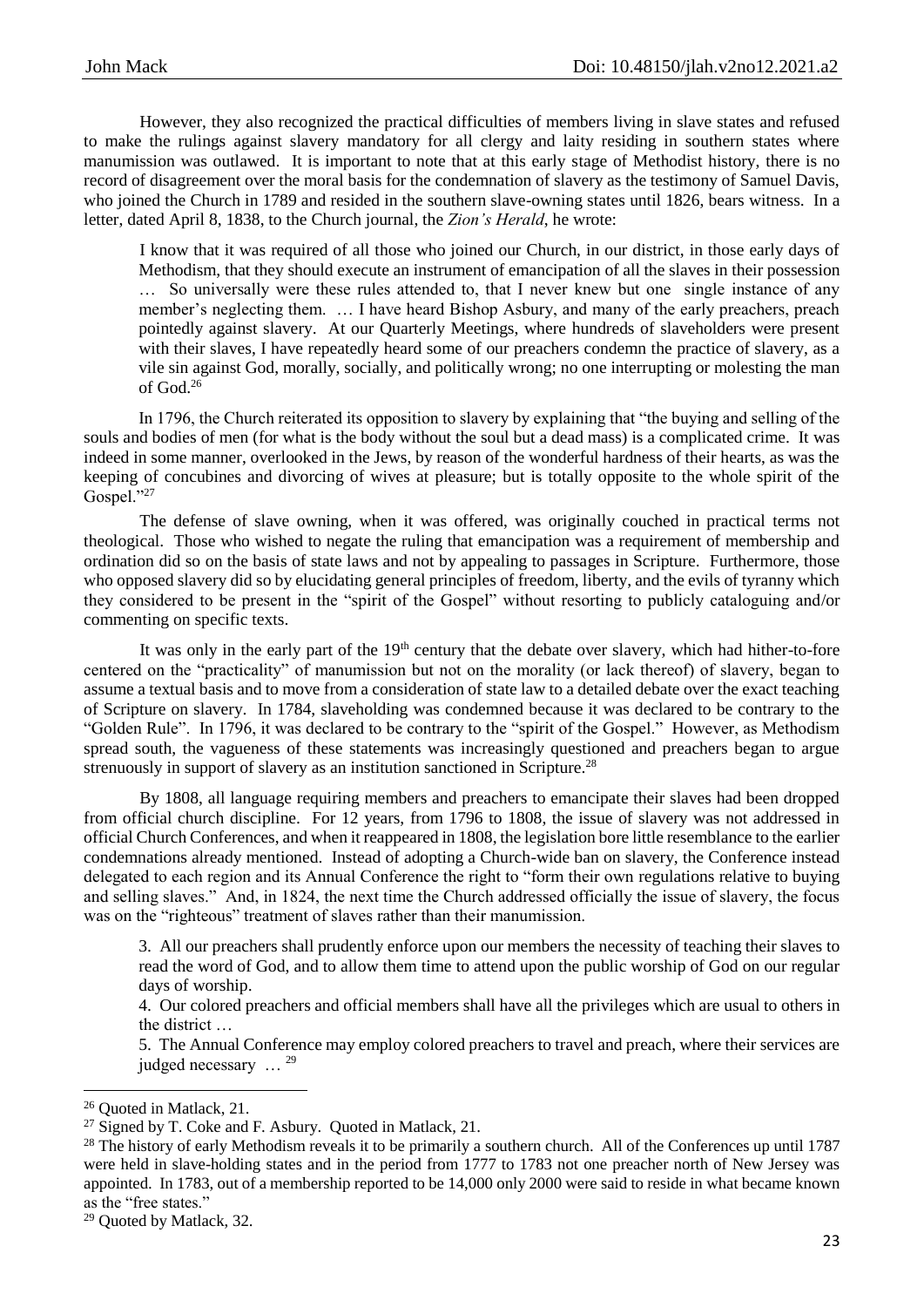In 1840, Bishop Soule, in his annual address to the General Convention confirmed the movement of the Church away from its earlier stance of absolute opposition to one of accommodation by stating that "in all the enactments of the Church relating to slavery, a due and respectful regard has been had to the laws of the State, never requiring emancipation in contravention of the civil authority, or where the laws of the State would not allow the liberated slave to enjoy his freedom. <sup>30</sup>

Finally, in 1844, the presiding Bishop of the Methodist Episcopal Church in America attempted to enforce a gag rule on any who would seek to resurrect a more strident opposition to slavery by insisting that "no new ecclesiastical legislation on the subject of slavery" is called for.

Some bishops and members of the Church encouraged by the Senior Bishop's ruling sought to enforce it in their particular region. In particular, two bishops from the New England States issued a "Pastoral Letter" to the ministers and preachers of their diocese in which they steadfastly denied preachers the right to preach on the subject of slavery, insisting that "if any persist in so doing, whether from the pulpit or otherwise, we earnestly recommend to our members and friends everywhere, by all lawful and Christian means, to discountenance them in such a course. … We advise the preachers, the trustees, and the official, and other members to manifest their disapprobation, and to refuse the use of their pulpits and houses for such purposes. $31$ 

In 1836, the house of bishops addressed the members of the entire church gathered in Conference by calling for the enforcement of a "gag" rule. The bishops reminded those present that the question of slavery in the United States "is left to be regulated by the individual states themselves, and therefore is put beyond the control of the general government, as well as that of ecclesiastical bodies." The bishops then continued that they had "come to the solemn conviction that the only safe, scriptural, and prudent way for us, both as ministers and people, to take, is wholly to refrain from the agitating subject, which is now convulsing the country and consequently the Church from end to end, by calling forth inflammatory speeches, papers, and pamphlets. While we cheerfully accord to such all the sincerity they ask for their belief and motives, we cannot but disapprove of their measures, as alike destructive to the peace of the Church, and to the happiness of the slaves himself."32

The bishops thus preferred to view slavery as an issue on which legitimate differences of opinion could be held, and when pushed to defend their "gag" position appealed to statements in the New Testament which emphasized the importance of unity – such as the accomodationist-Pauline command to "make every effort to maintain the Unity of the Spirit in the bond of peace" in Ephesians 4.<sup>33</sup> In 1836, Bishop Hedding refused to allow an anti-slavery proposal even to be introduced for vote at the annual meeting of the New England Conference, and at the General Conference of the New Hampshire Conference actually censored two of its members for attending an anti-slavery meeting.

The Rev. Luther Lee, a leading Methodist preacher in the antebellum period and a strong advocate of the abolitionist position, noted in his autobiography that "the General Conference of 1836, held in Cincinnati, discussed the subject. On the part of slave-holders it was discussed very violently, and they demanded silence on the part of the northern branch of the Church, and called upon the northern members to put their foot upon the abolition viper and crush it out."<sup>34</sup>

The northern bishops were however fighting a losing battle. As the abolitionist movement in the north grew in both influence and notoriety, many preachers and members of the Church in New England became convinced that the course of the bishops was in violation of both the "spirit of the Gospel" and the traditional discipline of Methodism. As Methodist historian Lucius Matlack notes, "a deep abhorrence of slavery was becoming more general and petitions were prepared and signed by thousands of members, praying the Annual Conference to take some action on the subject. $35$ 

<sup>&</sup>lt;sup>30</sup> Bishop's Address to the General Convention of 1840. Ouoted by Matlack, 35.

<sup>31</sup> Letter from Bishops Elijah Hedding and J. Emory, September 10, 1835. Quoted by Matlack, 39-40.

<sup>&</sup>lt;sup>32</sup> Signed by Bishops Robert R. Roberts, Joshua Soule, Elijah Hedding, James O. Andrew in Cincinatti on May 26, 2836. Quoted by Matlack, 43.

<sup>33</sup> Ephesians 4:2

<sup>&</sup>lt;sup>34</sup> *Autobiography of the Rev. Luther* Lee (NY: Garland Publishing, Inc., 1984), 134. Reprint. Originally published: NY: Phillips & Hunt, 1882.

<sup>35</sup> Matlack, 45.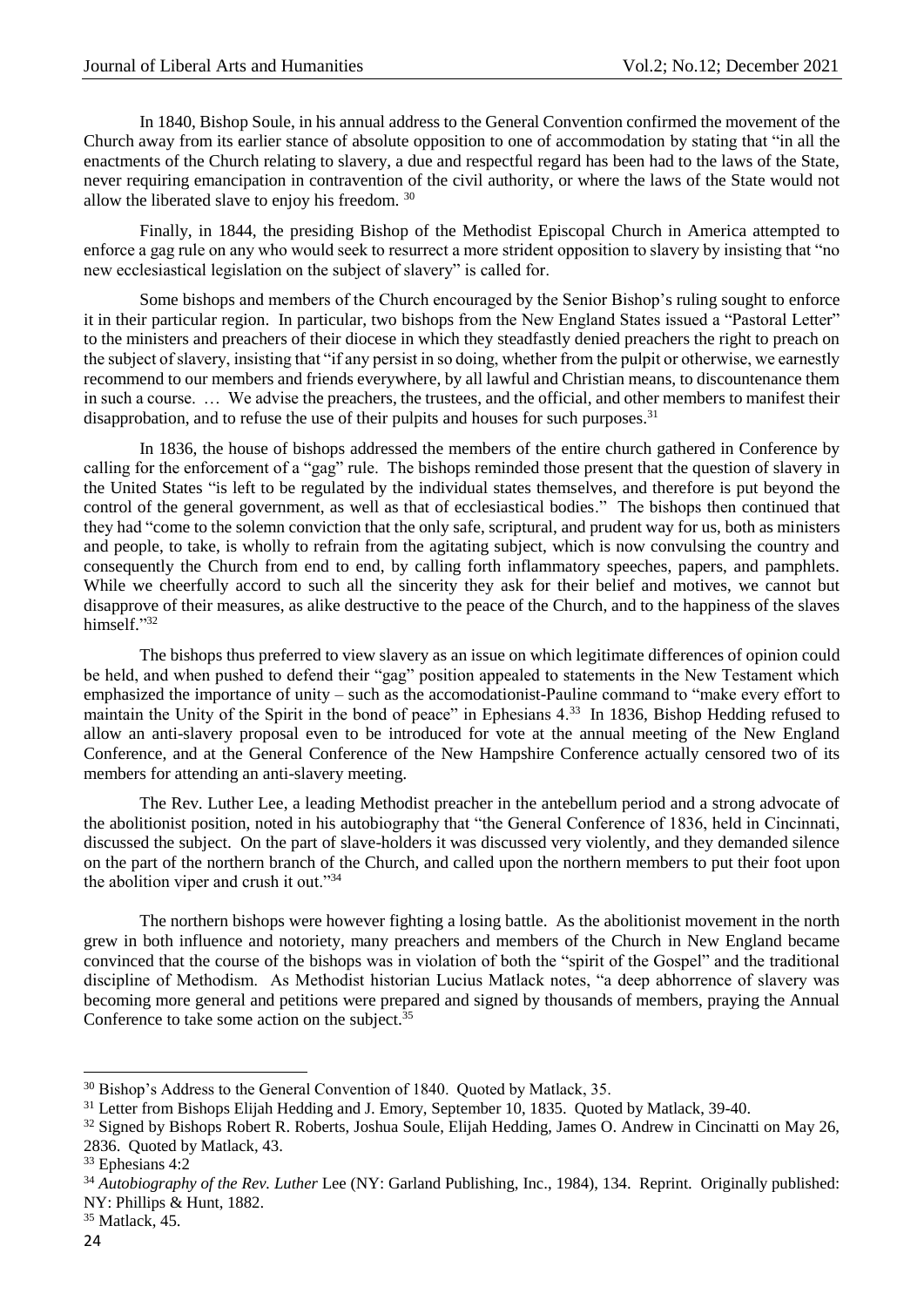The matter came to a head in the New Hampshire Conference meeting in 1837, when Bishop Waugh addressed the Conference and for the first time presented a theological justification for slavery, arguing that the Bible did justify slavery under certain circumstances. Bishop Hedding, at the 1837 Annual Meeting of the New England Conference, also offered an impassioned defense of slavery, arguing that the Golden Rule established the norm – "All acts in relation to slaves, as well as to every other subject, which cannot be performed in obedience to this rule, are to be condemned, and out not to be tolerated in the Church. If no case can be found where a man can own a slave, and in that act obey this rule, then there is no case in which slave-owning can be justified. But if one case can be found where a man may hold a slave, and by the civil law own him, and in that act obey this rule, then there may be ten such cases, or ten thousand. … If I did not believe this, I could not do the duties the Church requires me to perform."<sup>36</sup>

This is a remarkable reversal – in 1784, the Golden Rule was used to justify the Church's universal condemnation of slavery; in 1838 the same Rule was used to justify its opposite. The Bishop furthermore concluded with a challenge to the abolitionists in the Church, arguing that their opposition to slavery could only stand if "you can produce a precept of the Divine Law equal to this, thus said the Lord, 'Thou shalt not own a slave.' But this precept does not exist."<sup>37</sup> In 1838, the Georgia Annual Conference went even further by adopting a resolution that "slavery, as it exists in the United States, is not a moral evil."<sup>38</sup>

The statements of the bishops encouraged the anti-abolitionist/pro-slavery wing of the Church to increase its activities. Thus, in the late 1830s and early 1840s the defenders of the status quo began to proffer Scriptural arguments in defense of slavery. This defense tended in two directions. The first argued that the Church's role was confined to the spiritual lives of its members and not to the "civil and political relations of society in our country—one which, as Christians, they have no right to disturb." Pro-slavery advocates were quick to point to Jesus' words, "Give to Caesar what is Caesar's and to God what is God's" and to Jesus' actions in accepting the authority of the Roman government as proof that the goal of Christianity was to prepare people for heaven and not to reorganize political or social institutions.

The second, and for the purposes of this paper more important, defense of slavery arose out of the accomodationist-Pauline epistles which directly address the relationships of master and slave. Dr. Fisk, president of Wesleyan University, argued that "the general rule of Christianity not only permits, but in supposable circumstances, enjoins a continuation of the master's authority." He continued, "In the primitive Christian Church at Colossae, under the apostolic eye, and with the apostolic sanction, the relation of master and slave was permitted to subsist. The New Testament enjoins obedience upon the slave, as an obligation due to a present rightful authority." Likewise, Dr. T. E. Bond, editor of the *Christian Advocate and Journal*, likewise argued in a private letter to Joseph Boyd in 1840 that "slavery itself is no where expressly forbidden in the Scriptures, although the practice of slavery in its most oppressive forms, and in unmitigated severity, was universal during the time of the Lord and his apostles. … Yet there is no express prohibition to Christians to hold slaves.

Thomas Thornton, president of Centenary College in Mississippi, in similar fashion asserted that "in the precepts of the New Testament, the relation of master and slave, is not only acknowledged but remained undisturbed, each one having his appropriate duty pointed out; and that the rights of the master, as the owner of slave property, are protected by express law. The act of holding a slave then, under all circumstances, God being judge, is not sin." E. D. Sims, professor of theology at Randolph Macon College in Virginia, argued along parallel lines by citing passages from the writings of the accomodationist Paul. After listing the passages with commentary, he concluded that "these extracts from holy writ, unequivocally assert the right of property in slaves, together with the usual incidents of that right; such as the power of acquisition and disposition in various ways, according to municipal regulations. The right to buy and sell, and to transmit to children by way of inheritance, is clearly stated." 39

These statements reveal the dependency of pro-slavery advocates on the accomodationist-Pauline epistles. The statement in Colossians to slaves: "Obey your maters in everything, not only while being watched and in order to please them, but wholeheartedly, fearing the Lord.

<sup>&</sup>lt;sup>36</sup> Ouoted by Matlack, 58.

<sup>&</sup>lt;sup>37</sup> Ouoted by Matlack, 59.

<sup>&</sup>lt;sup>38</sup> Ouoted by Matlack, 62.

<sup>39</sup> Quoted by Matlack, 85.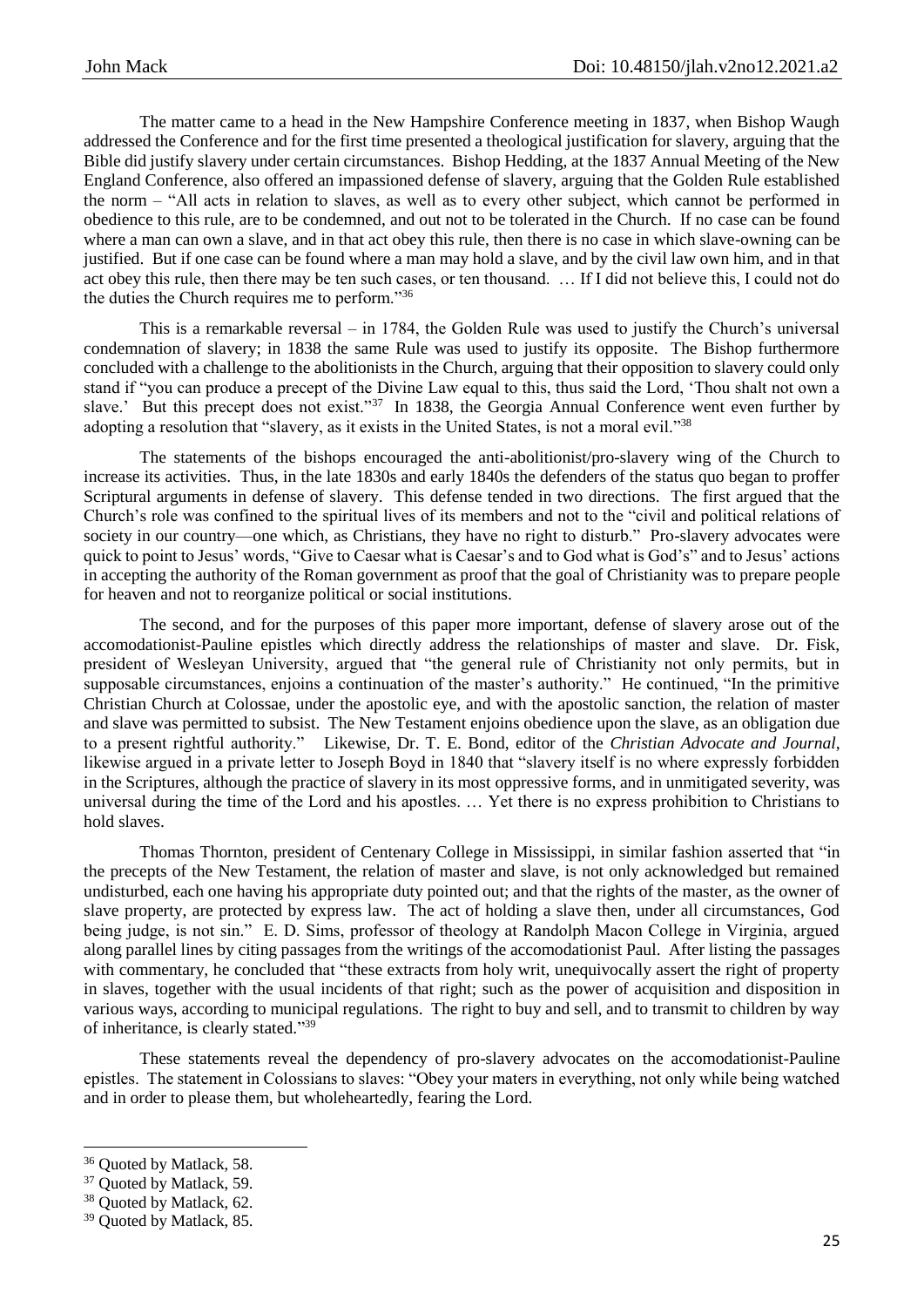Whatever your task, put yourselves into it, as done for the Lord, and not for your masters, since you know that from the Lord you will receive the inheritance as your reward; you serve the Lord Christ" (3:22-24) and that in Ephesians that slaves must "obey their masters with fear and trembling, in singleness of heart, as you obey Christ, not only while being watched, and in order to please them, but as slaves of Christ, doing the will of God from the heart. Render service with enthusiasm, as to the Lord" (6:6-7) were continuously repeated as proof that the ethical precepts of the New Testament affirm the morality of the institution of slavery.

The members of the Methodist Church who were deeply committed to the anti-slavery cause responded to the challenge set forward in these declarations. Northern Methodists were among the earliest members of the Abolitionist movement. In 1834, the first Methodist Anti-Slavery Society was formed in New York. A second society was formed the next year in New England and a few months later a third was formed in New Hampshire. Within a year the members of these Societies issued an "Appeal" on the subject of Slavery addressed co-jointly to the members of the New England and New Hampshire Conferences. In this appeal, they asserted: "No man has or can have a right to hold a fellow man, for one moment, in bondage as property. … The Bible condemns this kind of slavery, in precisely the same way it condemns many other things which are allowed by other Christians to be sin against God. … (There is a) palpable inconsistency in a Christian's attempting to justify slavery from the word of God."<sup>40</sup>

The authors of this appeal and their co-members in the Anti-Slavery Societies were not unaware of the passages quoted by their pro-slavery foes from the epistles of Colossians and Ephesians (in addition to those quoted from Timothy and Titus). Faced with the clear words of Scripture without the knowledge of the evolution of the New Testament discovered by modern scholars, anti-slavery Methodists were forced to rely on earlier authentic Pauline texts and to argue that these texts express the true and authentic "spirit of the Gospel" that condemned slavery while admitting that there was evidence of social accommodation in the later Pauline epistles to the "spirit of the age." Rev. Albert Barnes, a prominent northern Methodist preacher and author, argued that the spirit of the New Testament is against slavery, and the principles of the New Testament, if fairly applied, would abolish it. In the New Testament, no man is commanded to purchase and own a slave … Nowhere in the New Testament is the institution referred to as a good one, or as a desirable one…. The proper application of the principle of the New Testament would abolish slavery everywhere … when the gospel shall be fairly applied to all the relations of life, slavery will not be found among those relations.<sup>41</sup>

Among the earliest and most ardent defenders of the Methodist anti-slavery position was Orange Scott who wrote openly in the Methodist Abolitionist paper, *Zion's Herald*. Scott prepared a series of 16 articles on slavery for the *Herald*, commencing December 30, 1834. A stridently anti-slavery publication published in New York City by La Roy Sunderland, the *Zion's Herald* championed the abolitionist position and sought to defend it both biblically and theologically. In the first edition, Sunderland laid forth the position his paper would take: "It is our object to defend the discipline of the Methodist Church against the sin of holding and treating the human species as property. We purpose to show that Christianity always did, and always will condemn the practice."

The most interesting and important arguments for our purpose are found in the 16 articles written by Orange Scott. Framed as an ongoing debate with the leading pro-slavery voice in the Methodist Church, Dr. Fisk, Scott advanced both biblical and theological justifications for his anti-slavery position. In the official organ of the Methodist Church, the *Christian Advocate and Journal*, Fisk had authored a series of six articles in which he attempted to demonstrate that the doctrines and measures of the abolitionists were revolutionary in their character and tendency, beyond the pale of Scriptural teaching and established Methodist doctrine, and would result, if tolerated by the Church leadership, in the division of the Church. These articles were an attack upon every abolitionist in the Church; Fisk stigmatized them as schismatics and revolutionists and great sinners who were intent on tearing apart the Church of Christ.

Scott took up the challenge presented by these articles and responded with a vigorous defense of the anti-slavery position as being both authentically Methodist in doctrine and Scriptural in basis.

<sup>40</sup> Quoted by Matlack, 99.

<sup>41</sup> Albert Barnes, *The Church and Slavery* (Philadelphia: Parry and McMillan, 1857), 23.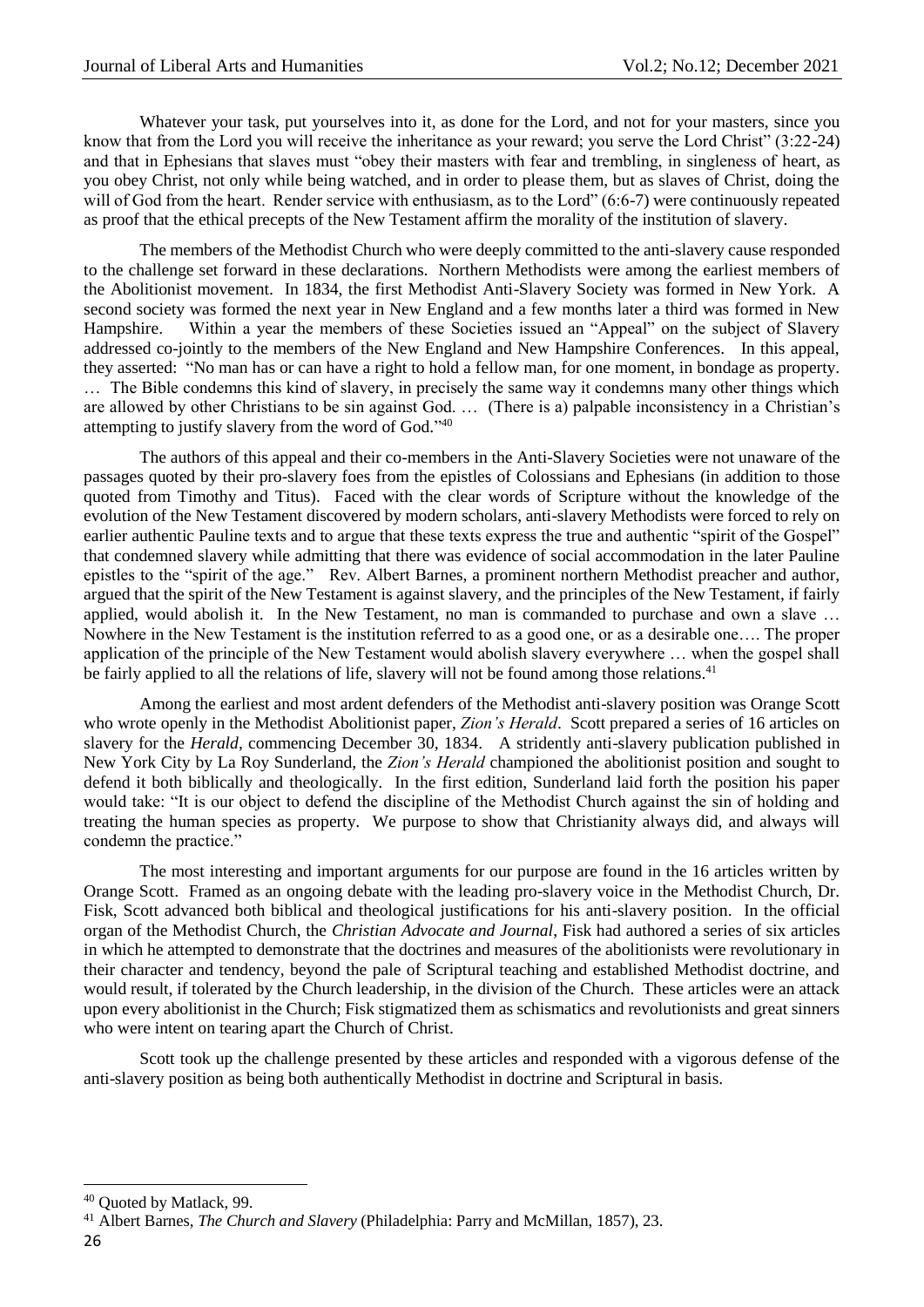Another well-known abolitionist preacher, the Rev. Luther Lee also responded to Fisk's challenge by publishing a series of articles in the *Herald* in which, as he explained, "I demonstrated that slavery was a great and God-defaming and humanity-corrupting and crushing evil in the Church, and that purity should not be sacrificed to union."<sup>42</sup>

Since the accomodationist-Pauline epistles contain very clear endorsements of the status quo when it comes to slavery in the ancient world, the burden of proof in the debate lay most clearly on the shoulders of the abolitionists. Their arguments tended to go in two directions. On the one hand, as I have already demonstrated, they sought to attack slavery on general theological grounds that it violated what they called "the spirit of the Gospel." Lee was a chief advocate of utilizing this approach in the debate. Without the insights of modern scholarship, it was difficult for him to explain away the clear endorsement of slavery found in Ephesians, Colossians, Timothy, and Titus. Therefore, he advanced more general theological arguments against the institution of slavery – i.e, 1) that slavery usurps the prerogatives of God by robbing men of the power and means of obeying God; 2) that slavery, by calling human beings property, blots the divine image from the soul of man; 3) that slavery, by giving some men power over the lives of other men, degrades man from the dignified rank assigned him in the scale of creation according to which the rights and authority which God gave to the first man belong equally to all men; and 4) that slavery subverts the God-ordained social relations of men and women, by attacking the Biblical institution of marriage and by rendering null and void the obligations growing out of the relation of parents and children.<sup>43</sup>

Many of Oscar Scott's arguments against slavery ran in this vein as well. In his series of "Letters to the Editor" of the *Zion's Herald* on the subject of slavery, he sought to remove the discussion of slavery from an "abstract" consideration of slavery as an institution (where he indicated pro-slavery advocates wished it to remain) to a "specific" discussion of the treatment of slaves themselves. In so doing, Scott advanced example after example of the mistreatment of slaves, always drawing the same conclusion: "Slavery, in its mildest form, is bondage and oppression; and in its worst form, its victims die a thousands deaths in dying one. … Suppose our sons and daughters were among the host who are covered with nothing but blood and stripes? Or suppose that this great army of sufferers were whites? Should we then content ourselves by merely saying that we are opposed to slavery in the abstract? And yet, in the sight of God, the case is the same."<sup>44</sup> For even, he concluded, if "some slave-holders treat their slaves as kindly as the system of slavery will permit," it remained nevertheless true that "Slavery would be a great evil; I hesitate not to say, *sin*. It would be bondage and oppression, and unjust assumption over the rights of man. ... But, however many kind masters there may be among slaveholders, the instances of cruelty which have come to our knowledge, are sufficient to show the *tremendous power* which slave-holders possess. And is such a system to be looked upon by the statesmen, the philanthropist, the Christian, or even the minister of the gospel, with indifference? ... God forbid!"<sup>45</sup>

Scott's initial argument was therefore based on the general theme of the "spirit of the Gospel"; he repeatedly asked his readers how a Christian could condone a system of oppression in which human beings were treated as "mere animals and articles of merchandize" and remain faithful to the gospel itself.<sup>46</sup> He also sought to apply the Golden Rule by repeatedly asking his readers if they would condone a system of slavery that treated "their white neighbors thus? Will the American tyrant dare to plead at the bar of God the color of the skin as an apology for his crimes?"<sup>47</sup>

Scott also advanced the argument that slavery encouraged debauchery and sexual immorality. As he wrote, "slavery is a legalized system of licentiousness." Noting that in his travels to southern plantations, he had observed "as many shades of color among the slaves, as there is in the system of Slavery," Scott correctly deduced that slave masters were routinely raping their female slaves and impregnating them. Thus he noted, "The resemblance of many of the mulattoes to their owners and drivers is too striking not to be noticed. Nothing is more common than for a father to sell his own child, and the son his brother or sister."<sup>48</sup>

 $\overline{a}$ 

<sup>42</sup> *Autobiography of the Rev. Luther Lee* (NY: Garland Publishing, Inc., 1984), 140. Reprint. Originally published: NY: Phillips & Hunt, 1882.

<sup>43</sup> *Autobiography of the Rev. Luther Lee* (NY: Garland Publishing, Inc., 1984), 140. Reprint. Originally published: NY: Phillips & Hunt, 1882.

<sup>44</sup> Letter to the Editor, *Zion's Herald*, January 28, 1835.

<sup>45</sup> Letter to the Editor, *Zion's Herald*, February 11, 1835.

<sup>46</sup> Letter to the Editor, *Zion's Herald*, February 25, 1835.

<sup>47</sup> Letter to the Editor, *Zion's Herald*, March 4, 1835.

<sup>48</sup> Letter to the Editor, *Zion's Herald*, March 11, 1835.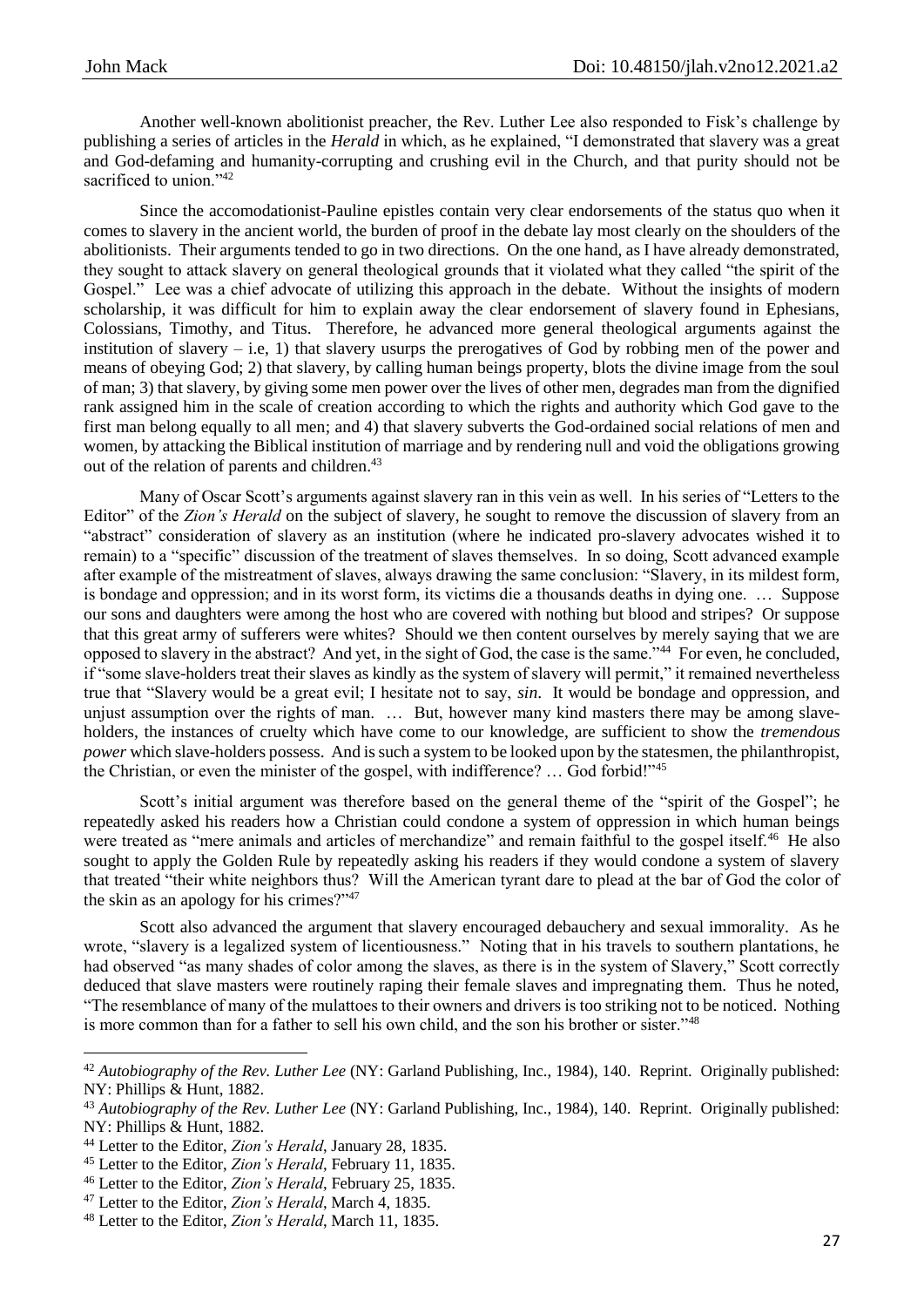The *Zion's Herald* pursued an additional line of argumentation in its publication of an "Appeal to the Members of the New England and New Hampshire Conferences of the Methodist Episcopal Church" in 1835. Arguing that the Bible "condemns" slavery, the *Herald* began to lay out its scriptural argument by appealing to the Golden Rule as expressed in Matthew 7: "Therefore all things whatsoever ye would that men should do to you, do ye even so to them." Anticipating the objection that the passage does not specifically mention slavery, the *Herald* challenged its readers: "if the system of slavery may be justified … because Jesus Christ did not mention it by name, then by the same principle we may justify offensive and wicked wars, the various games in vogue among the Greeks and Romans anciently, and so we may also justify bull-baiting and the bloody gladiatorial exhibitions which also prevailed among the nations when our Saviour was upon earth—neither of which practices were mentioned by Christ particularly."

The key passage to which the *Herald* appealed however was 1 Corinthians 7:20-23, in which the counter-cultural Paul argues strongly "ye are bought with a price; be not yet the servants of men." The *Herald* noted in its commentary on Paul's words that "slavery is here condemned." In fact, the "Appeal" affirmed that "no authority can be drawn from any part of the New Testament" in favor of slavery. Calling the "Scriptural argument" of the pro-slavery caucus within the Methodist Church "inconclusive", the *Herald* asserted that "Christianity, by proclaiming the immortal existence of every human soul, and pronouncing all equally responsible, and equally valuable in the eye of God, stamps the stigma of libelous absurdity upon the principle that man can, in nature, be a mere article of property. Whatever may be the temporary state of subjection, which Christianity itself may, in prevention of higher evils, rightfully retain in transient existence, it does at the same time, attest the innate ascendency of his nature, by which he must inevitably rise about this fictitious and unnatural position of a mere chattel, into an elevation worthy his true character."<sup>49</sup>

It was left to the Rev. Albert Barnes, in his spirited *Inquiry into the Scriptural Views of Slavery*, to analyze the specific Biblical texts that discussed slavery. Interestingly, after briefly outlining the common rejoinder of anti-slavery advocates to pro-slavery members who frequently cited the regulation of master-slave relations in the accomodationist Pauline epistles that in regulating an existing social institution the Apostle was not passing judgment on the morality of that institution, Barnes moved on to discuss the two passages he considered to be crucial to the debate. Significantly, for our purposes, both passages come from the authentic letters of the counter-cultural Paul.

Barnes' primary appeal was to the Apostle's letter to Philemon. According to Barnes, the defenders of slavery were incorrect in their exegesis of Scripture because they put the regulations of existing slave conditions in a prior position to the advice and commands of Paul to his friend and co-laborer Philemon. As he wrote, "In pursuing the inquiry whether the precepts addressed to masters furnish a sanction for slavery, there is a propriety in examining, with a somewhat more rigid attention, the case of Onesimus, the servant of Philemon." In other words, according to Barnes, the letter to Philemon establishes the crucial Biblical norm for Christians to follow in their thinking about the morality of slavery. And what does this letter say? Barnes' commentary agrees with that of contemporary scholars who see in Philemon (as described above) a clear indication that the countercultural Paul believed slavery was incompatible with the ethical norms of the kingdom. Thus, Barnes wrote:

There is no evidence that Onesimus should return as a slave, or with a view to his being retained and treated as a slave. … There is very satisfactory evidence, besides this, that Paul did not mean that Onesimus should be regarded and treated as a slave. This evidence is found in verse 16. … He desired him (Philemon) to receive and treat him, in all respects, as a Christian brother; as one redeemed; as a man. … But how could he do this and yet regard and treat him as a slave? … It is impossible for a man to regard his slave as, in the full and proper sense of the phrase, 'a Christian brother.' … The principles laid down in this epistle to Philemon, therefore, would lead to the universal abolition of slavery. If all those who are now slaves were to become Christians, and their masters were to treat them 'not as slaves, but as brethren beloved,' the period would not be far distant when slavery would cease.

The second passage to which Barnes appealed in establishing the Biblical basis for his anti-slavery views also is found in the original authentic letters of the counter-cultural Paul – 1 Corinthians 7:18-22. Barnes waxed eloquent as he argued that these words established the norm for all Christian discussions of slavery:

<sup>&</sup>lt;sup>49</sup> "Appeal to the Members of the New England and New Hampshire Conferences of the Methodist Episcopal Church," Extra edition of the *Zion's Herald*, 1835.